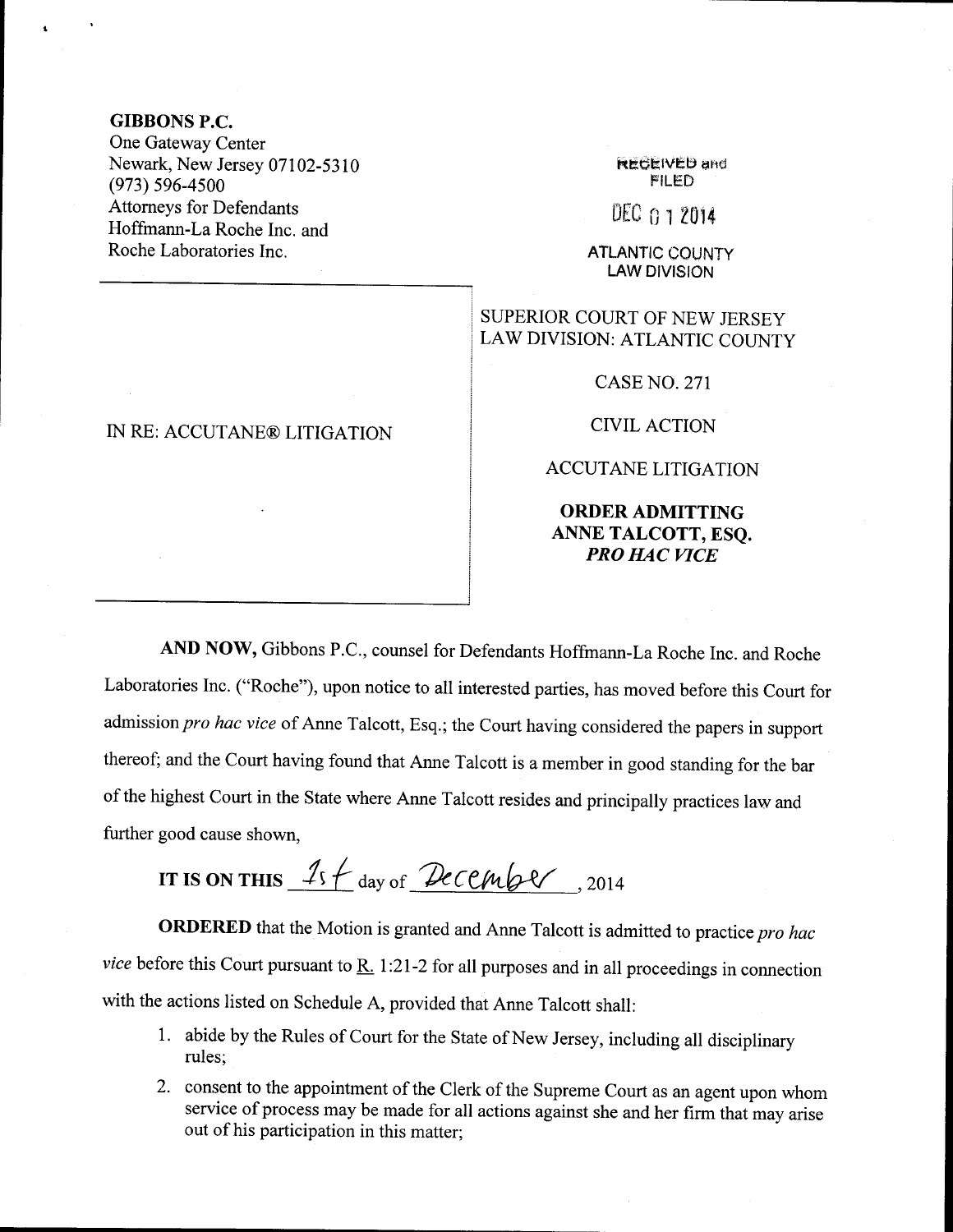- 3. notify the Court immediately of any matter affecting her standing before this Court; and
- 4. have all pleadings and other papers filed in the Court signed by an attorney-at-law of this Court employed by the firm of Gibbons P.C., who shall be responsible for the conduct of Anne Talcott; and it is further

ORDERED that Anne Talcott shall make payment of fees as provided in the New Jersey

Rules of Court, R. 1:28-1(b), 1:28-2 and 1:28B-1(e), within thirty (30) days of the date of this Order; and it is further

ORDERED that the Clerk of this Court shall forward a copy of this Order to the Treasurer of the New Jersey Fund for client protection; and it is further

ORDERED that copies of this Order shall be served by attorneys for Roche upon all counsel of record within seven (7) days of the receipt thereof.

Nan C So

Honorable Nelson C. Johnson, J.S.C.

[ ] Opposed [Unopposed]